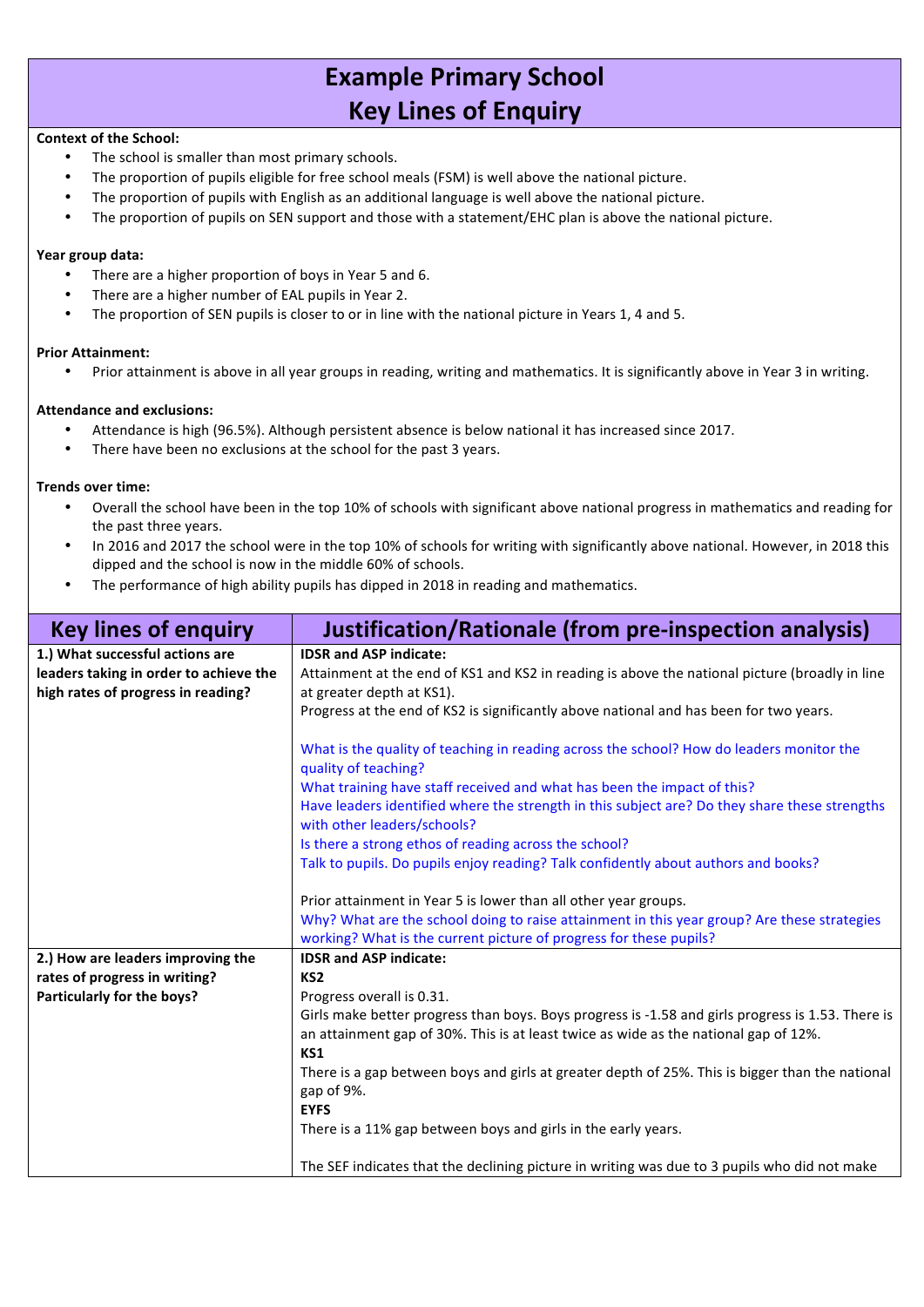|                                                  | the progress expected. Why?                                                                                                                                                            |
|--------------------------------------------------|----------------------------------------------------------------------------------------------------------------------------------------------------------------------------------------|
|                                                  |                                                                                                                                                                                        |
|                                                  | Were leaders aware of this gap? If so what actions have they taken to address this?<br>Is there a gap between boys and girls across the school?                                        |
|                                                  | Does the curriculum being delivered for writing meet the needs of the boys?                                                                                                            |
|                                                  | What is the quality of leadership? What strengths and weaknesses have been identified in                                                                                               |
|                                                  | writing?                                                                                                                                                                               |
|                                                  | What training have staff received? What has been the impact of this training?                                                                                                          |
| 3.) Have leaders identified that not             | <b>IDSR and ASP indicate:</b>                                                                                                                                                          |
| enough disadvantaged pupils are                  | KS <sub>2</sub>                                                                                                                                                                        |
| attaining expected and greater depth             | Reading: 67% reached expected compared to all nationally at 72% and *other nationally at                                                                                               |
| at the end of KS2 in reading, writing,           | 77%. 16% attained greater depth compared to all nationally at 20% and *other nationally at                                                                                             |
| mathematics and EGPS?                            | 29%.                                                                                                                                                                                   |
| And that not enough disadvantaged                | Progress in reading was above **national but not as strong as all pupils in the school (2.6 v                                                                                          |
| pupils are attaining greater depth in            | $3.1$ ).                                                                                                                                                                               |
| reading and mathematics at the end               |                                                                                                                                                                                        |
| of KS1.<br>(5 middle ability pupils in maths and | Writing: 75% reached expected compared to all nationally at 76% and *other nationally at<br>81%. None of the disadvantaged pupils attained greater depth compared to all nationally at |
| reading and 6 in writing)                        | 18% and *other nationally at 21%.                                                                                                                                                      |
| *Other refers to all pupils minus                | Progress in writing was below **national and all pupils in the school (-1.2 v 0.2). Middle                                                                                             |
| disadvantaged.                                   | ability disadvantaged were -1.13.                                                                                                                                                      |
| **National progress is 0.                        |                                                                                                                                                                                        |
|                                                  | Mathematics: 53% reached expected compared to all nationally at 75% and *other nationally                                                                                              |
|                                                  | at 80%. None of these pupils attained greater depth compared to all nationally at 23% and                                                                                              |
|                                                  | *other nationally at 27%.                                                                                                                                                              |
|                                                  | Progress in mathematics was below **national and all pupils in the school (-0.7 v 2.5).                                                                                                |
|                                                  |                                                                                                                                                                                        |
|                                                  | EGPS: 75% reached expected compared to all nationally at 77% and *other nationally at 82%.                                                                                             |
|                                                  | 20% attained greater depth compared to all nationally at 31% and *other nationally at 36%.                                                                                             |
|                                                  | KS1                                                                                                                                                                                    |
|                                                  | Reading: 15% attained greater depth compared to all nationally at 25% and *other nationally                                                                                            |
|                                                  | at 28%.                                                                                                                                                                                |
|                                                  |                                                                                                                                                                                        |
|                                                  | Mathematics: 0% attained greater depth compared to all nationally at 21% and *other                                                                                                    |
|                                                  | nationally at 23%.                                                                                                                                                                     |
|                                                  |                                                                                                                                                                                        |
|                                                  | Have senior leaders identified the barriers faced by disadvantaged pupils? Are these barriers                                                                                          |
|                                                  | clearly identified on the schools pupil premium report? Does the pupil premium report clearly                                                                                          |
|                                                  | state how these barriers will be addressed? What has been the impact of actions identified                                                                                             |
|                                                  | on the pupil premium report for these pupils in closing these gaps?                                                                                                                    |
|                                                  | What is the current picture of progress and attainment across the school for disadvantaged                                                                                             |
|                                                  | pupils?                                                                                                                                                                                |
|                                                  | Do lessons cater for the needs of these pupils? Are they challenged appropriately?                                                                                                     |
|                                                  | Do leaders track their progress and set appropriate targets for improvement with teaching                                                                                              |
|                                                  | staff?                                                                                                                                                                                 |
| 4.) How are pupils with special                  | <b>IDSR and ASP indicates:</b>                                                                                                                                                         |
| educational needs supported across               | KS <sub>2</sub>                                                                                                                                                                        |
| the school?                                      | The proportion of pupils attaining expected in reading was below the national picture 43% v                                                                                            |
| (only 3 pupils in Year 6 for attainment          | 72% nationally. Progress was below national at -1.31. None of these pupils attained greater                                                                                            |
| and 2 for progress and 10 in Year 2.)            | depth. This was below national 0% v 25%.                                                                                                                                               |
|                                                  | The proportion of pupils attaining expected in writing was below the national picture 0% v                                                                                             |
|                                                  | 76% nationally. Progress was below national at -3.2.<br>The proportion of pupils attaining expected in mathematics was below the national picture                                      |
|                                                  | 0% v 75% nationally. Progress was below national at -5.52. None of these pupils attained                                                                                               |
|                                                  | greater depth. This was below national 0% v 23%.                                                                                                                                       |
|                                                  |                                                                                                                                                                                        |
|                                                  | KS1                                                                                                                                                                                    |
|                                                  | The proportion of pupils attaining expected in reading was below the national picture 60% v                                                                                            |